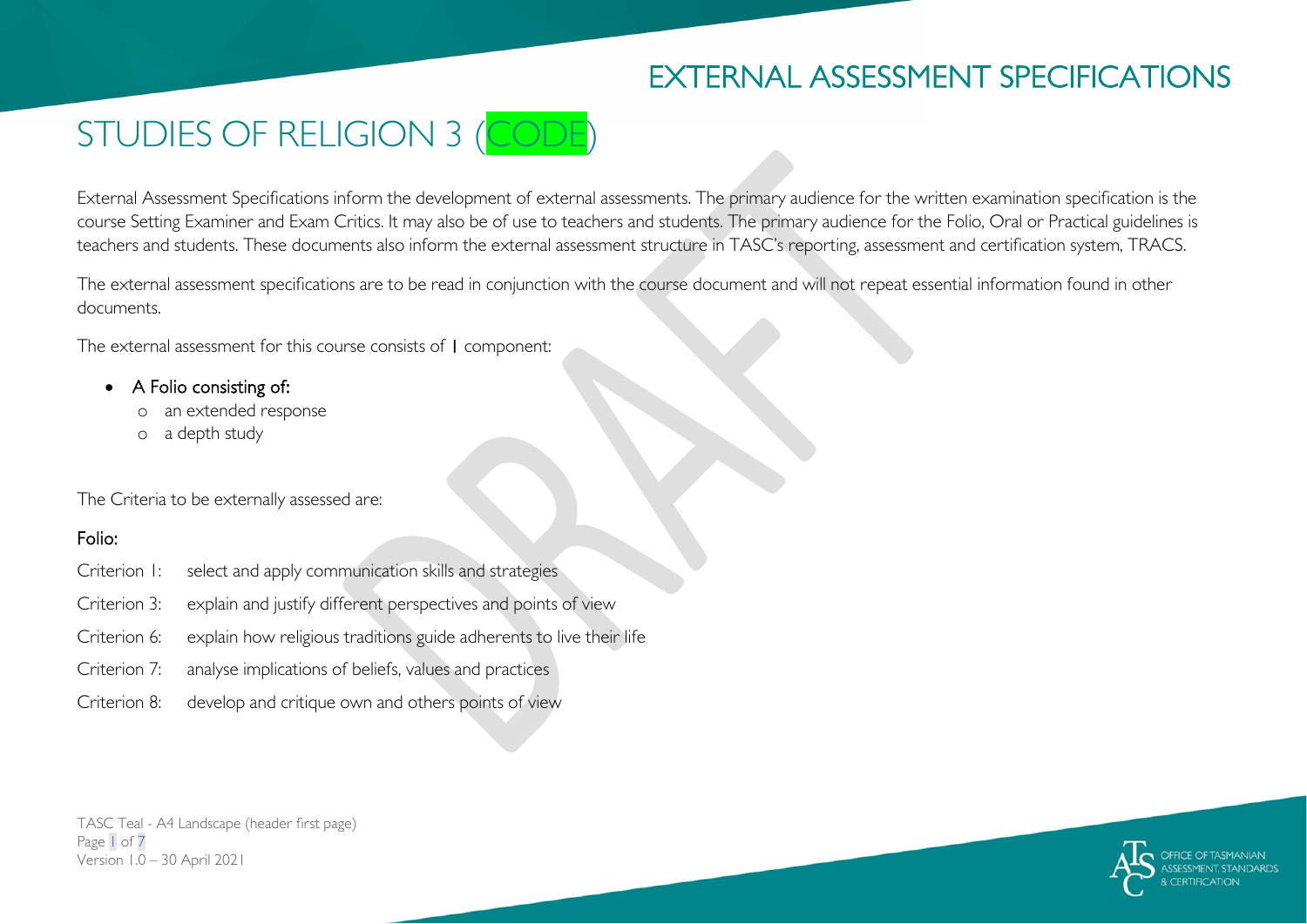#### FOLIO STRUCTURE

| Folio Components                   | Extended response                                                                                                                                                                             | Depth study                                                                                                                                                          |
|------------------------------------|-----------------------------------------------------------------------------------------------------------------------------------------------------------------------------------------------|----------------------------------------------------------------------------------------------------------------------------------------------------------------------|
| Criterion/Criteria                 | Criterion I<br>Criterion 6<br>Criterion 7                                                                                                                                                     | Criterion I<br>Criterion 3<br>Criterion 8                                                                                                                            |
| <b>Examinable Elements</b>         | Criterion I: Elements 2, 3, 4<br>Criterion 6: All elements<br>Criterion 7: All elements                                                                                                       | Criterion I: Elements I, 2, 3, 4<br>Criterion 3: All elements<br>Criterion 8: All elements                                                                           |
| Course coverage                    | Modules I and 2                                                                                                                                                                               | Modules 1, 2 and 3                                                                                                                                                   |
| Prescribed texts coverage          | n/a                                                                                                                                                                                           | n/a                                                                                                                                                                  |
| Response format                    | Extended writing word processed product                                                                                                                                                       | Component 2 will be an extended written response, other<br>components may be written or multi-modal. All written<br>responses will be word processed.                |
| Number and nature of<br>components | Three (3) components<br>Extended response from the Module 2 work requirement<br>A narrative response to feedback on the Module 2 work<br>requirement<br>Bibliography and reference list<br>3. | Five (5) components<br>A study design<br>2.<br>The study<br>3.<br>Discussion of evidence<br>Bibliography and reference list<br>4.<br>5.<br>Reflection and evaluation |
| Compulsory or optional             | All components are compulsory                                                                                                                                                                 |                                                                                                                                                                      |
| Total time allocation              |                                                                                                                                                                                               | Approximately 25 hours                                                                                                                                               |
| Total word count                   | $2000 - 2400$                                                                                                                                                                                 | $2400 - 4000$                                                                                                                                                        |



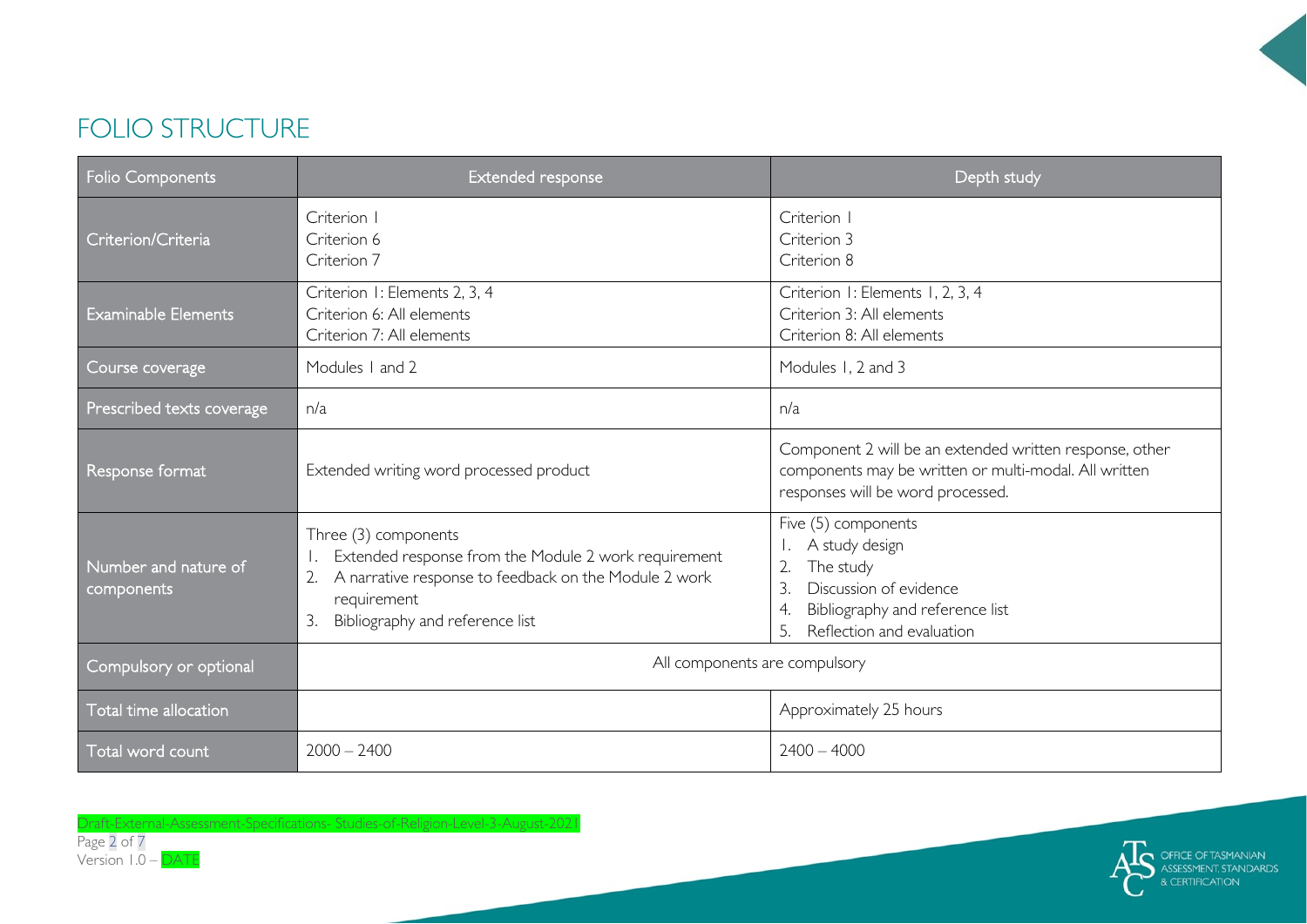| Mark / Rating allocation    | Extended ratings of:                                                                        | Extended ratings of:                                                                  |
|-----------------------------|---------------------------------------------------------------------------------------------|---------------------------------------------------------------------------------------|
|                             | A+, A, AB+, B, B-C+, C, C-t+, t, t- or z for each Criterion<br>for each Criterion 1, 6 and7 | A+, A, A…B+, B, B-…C+, C, C-…t+, t, t- or z for each for each<br>Criterion 1, 3 and 8 |
| Mark / Allocation reasoning | Alpha marking is appropriate for the qualitative nature of the folio.                       |                                                                                       |

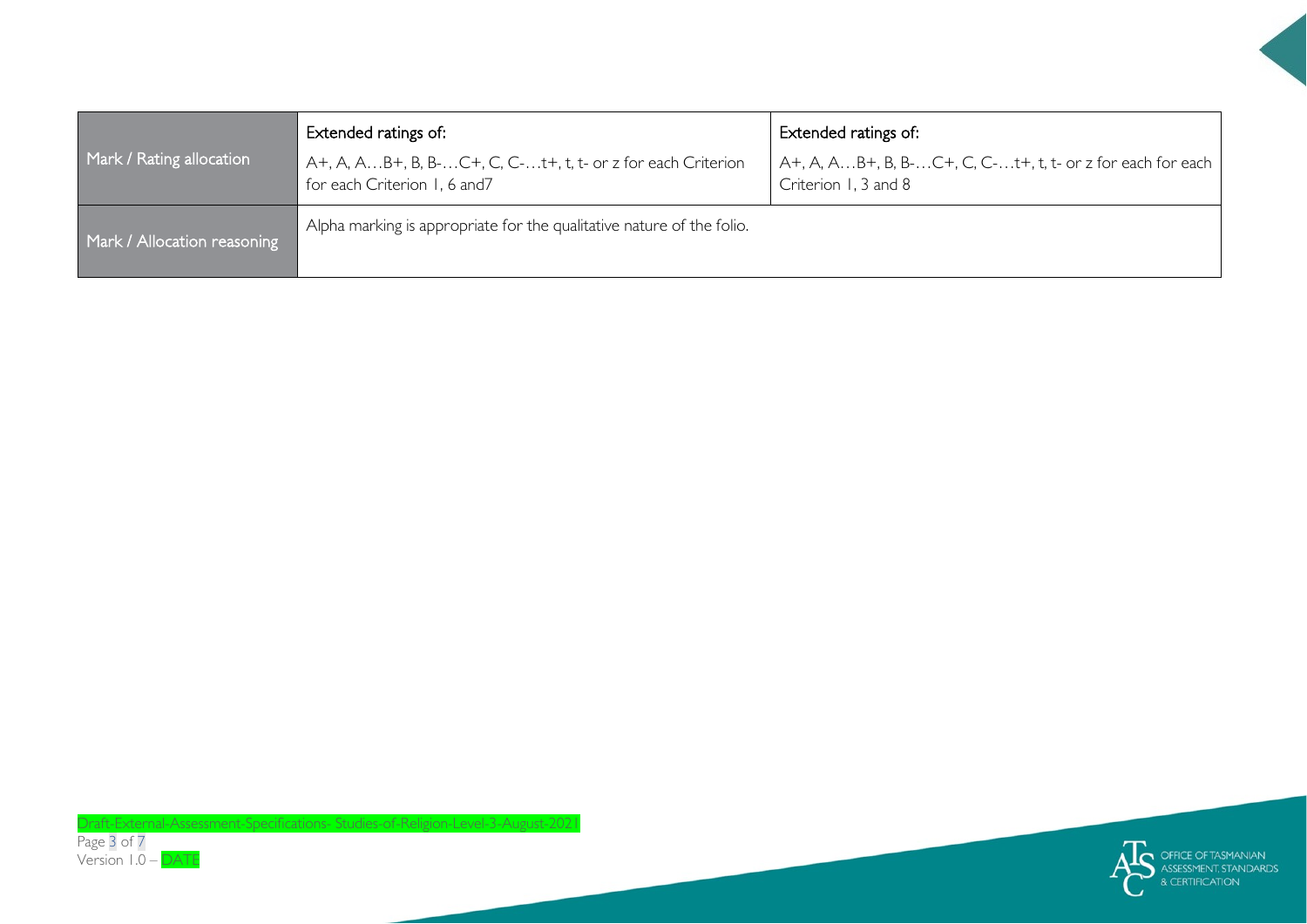

# FOLIO GUIDELINES

These guidelines provide comprehensive details for students, teachers and markers about what component/s form the external assessment for this course.

The TASC Frequently Asked Questions – Externally Assessed Folios provides general information for all students and teachers about externally assessed folios, including a how-to guide for submitting folios and a link to the TASC Academic Integrity Guide.

The course Assessment Report available under the *Supporting Documents* section of the **<CODE>** course page addresses issues, strengths and weaknesses about the previous year's assessment of the folio and should be read in conjunction with the guidelines.

Markers will use marking guidelines to mark the Folio. TASC would strongly encourage teachers to use the marking guidelines to assess the projects internally.

#### The final Folio must be electronically submitted by the student to their teacher for external assessment by the *due to teacher date* published on the **TASC website** each year.

The teacher cannot extend the published *due to teacher date*, however they may set an earlier deadline for the purpose of internal assessment.

# ADVICE TO STUDENTS

You are required to submit a Folio of your work consisting of:

- 1. Extended Response
- 2. A Depth Study TASC will assess the Folio to determine the course external assessment rating for Criteria 1, 3, 6, 7 and 8. If you do not submit a Folio you cannot achieve more than a Preliminary Achievement (PA) for this course.

You must submit a cover sheet for the Folio that includes a declaration that the Folio is your own work other than where cited, was submitted on time and does not exceed the word limits.

#### Extended Response

The extended response consists of:

- A refined copy of the extended response work requirement from Module 2, (1800 2100 words) and
- A narrative response explaining how you have refined the extended response following assessment, feedback and further learning on the Module 2 work requirement (200 – 300 words or equivalent).

Extended response Either A or B from the Module 2 work requirement, according to the advice provided in the work requirement specifications:

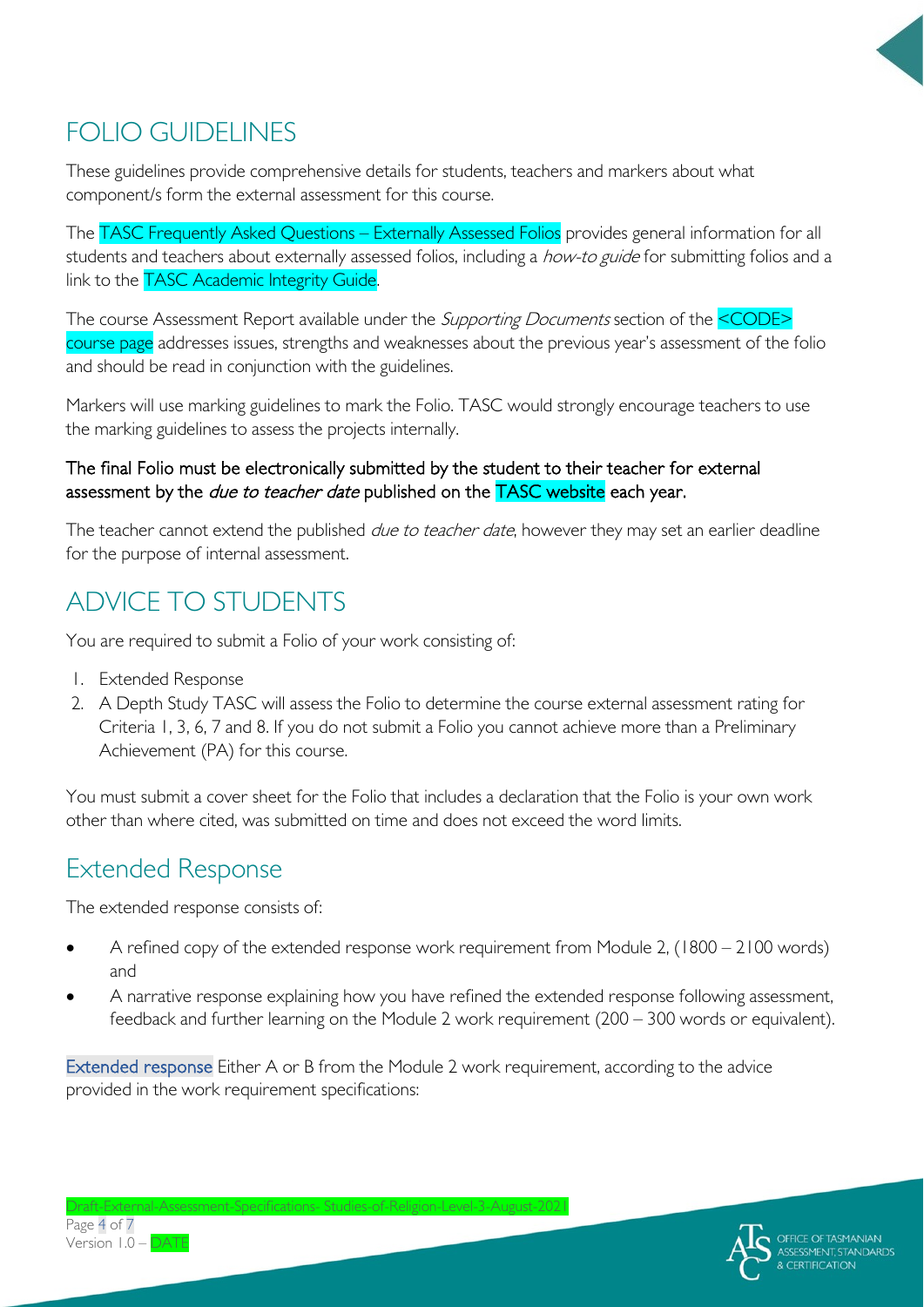

#### Extended Response A will include:

- a brief outline of the ethical issue chosen by the learner including key questions and significant perspectives on the issue
- a presentation of the position the tradition does or would take on the issue, including variation or evolution within the tradition's position(s)
- an analysis of the assumptions and reasoning underlying at least one position taken along with the real or potential implications of the position
- a discussion of variance of opinion within the tradition or contrast with an alternative religious or non-religious position on the issue
- a reference list
- you may take and justify a position on the issue.

#### Extended Response B will include:

- an outline of the problem of suffering
- a presentation of the problem of suffering from the point of view of the tradition
- an analysis of the assumptions and reasoning underpinning this point of view on the 'problem of suffering'
- a discussion of variance within the tradition regarding the problem of suffering (if relevant)
- an analysis of the implications of this view of the problem of suffering including variance or evolution within the tradition or contrast with an alternative religious or non-religious view
- a reference list
- the learner may include a supported personal response to the problem of suffering.

The extended response will be a written response of 1800 – 2100 words.

A narrative explanation of the refinements you have made to the extended response following assessment, feedback and further learning.

The narrative explanation may be a written response of 200 – 300 words or an equivalent audio, visual or multimodal response.

# Depth Study

The depth study as outlined in Module 3 in the course, must include the following:

Draft-External-Assessment-Specifications- Studies-of-Religion-Level-3-August-2021

- a study design, including:
	- a narrative outline of the choice of topic and plan for the study  $(250 400$  words or equivalent)
	- a list of resources
	- an annotated schedule
	- a narrative account of how and why the schedule and/or plans were amended or adjusted (150 – 450 words or equivalent)
- the study an extended written response to each dot-point in the key knowledge for the depth study outlined in the Module 3 content (1500 – 2250 words)

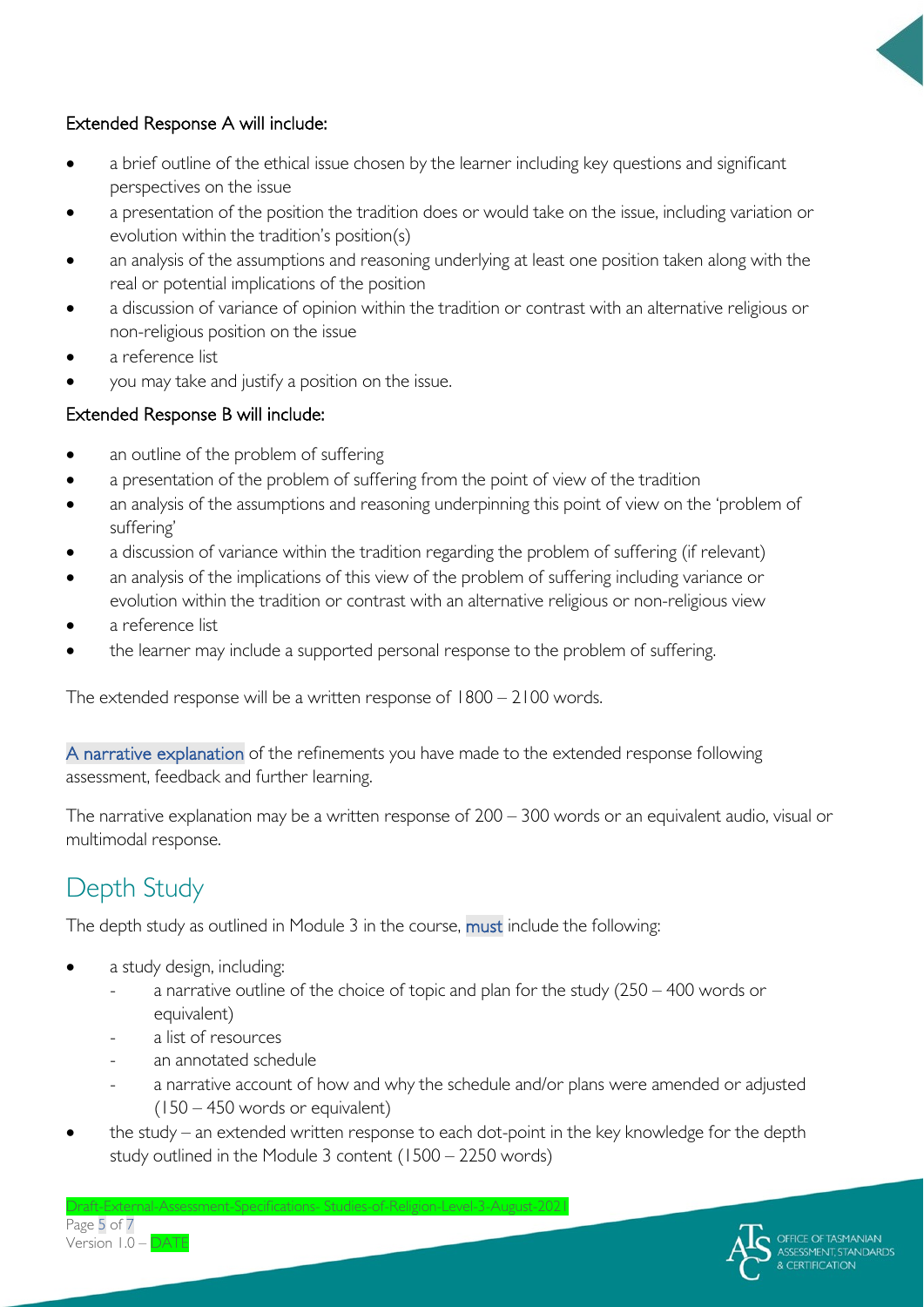- a discussion of the evidence and use of evidence (200 400 words or equivalent)
- a reference list
- reflection and evaluation  $(400 600$  words or equivalent).

The depth study will total between 2400 – 4000 words or equivalent in multi-modal, visual or a prerecorded oral presentation.

The 'study' component of the individual depth study will be an extended written response. The other components may be multimodal.

## Declaration Form

Students must complete and submit the Student Folio Declaration available on the TASC website for teachers before the folio is submitted. Teachers will hold the declaration and will be asked to provide to TASC if required.

The folio must be submitted via TRACS. All components of the of the folio will submitted as one complete document.

### Folio length and word count

Total length between 4400 and 6400 words.

- Extended response between1800 2100 words word processed
- Depth study between 1500 2250 words in component 2 must be written responses.

# Presentation of Folio

The Folio must be submitted electronically to your teacher. See the document "How To Submit Your Folio" on the TASC website.

When presenting your Folio, the following points must be noted:

- 3. You are expected to provide a reworked, and polished, word-processed product. Your teacher is required to see all versions of your work, so it is essential to 'Save as' each time you produce a new draft of your work. The best way to protect yourself from technological failure is to make a hard copy of each draft. No allowances can be made for technological failures including software and hardware malfunctions.
- 4. Proofreading and editing are an essential part of the process. Careful attention needs to be given to correct spelling of all proper nouns, including titles, etc.
- 5. Your Folio must use 1.5 spacing only. This makes it easier for examiners to read your work on the electronic devices. Use a clear size 12 font such as Palatino, Baskerville, Calibri, Helvetica or Gill Sans MT.
- 6. Your candidate number should appear on every page of the Folio as a header.
- 7. Every page must be paginated.
- 8. Borders, decorations and "project" style covers do not add to the textual integrity of the Folio and must not be used. Cover pages for each different component of the Folio must not be used.
- 9. Do not include your name, the name of your teacher or your school/college in any part.